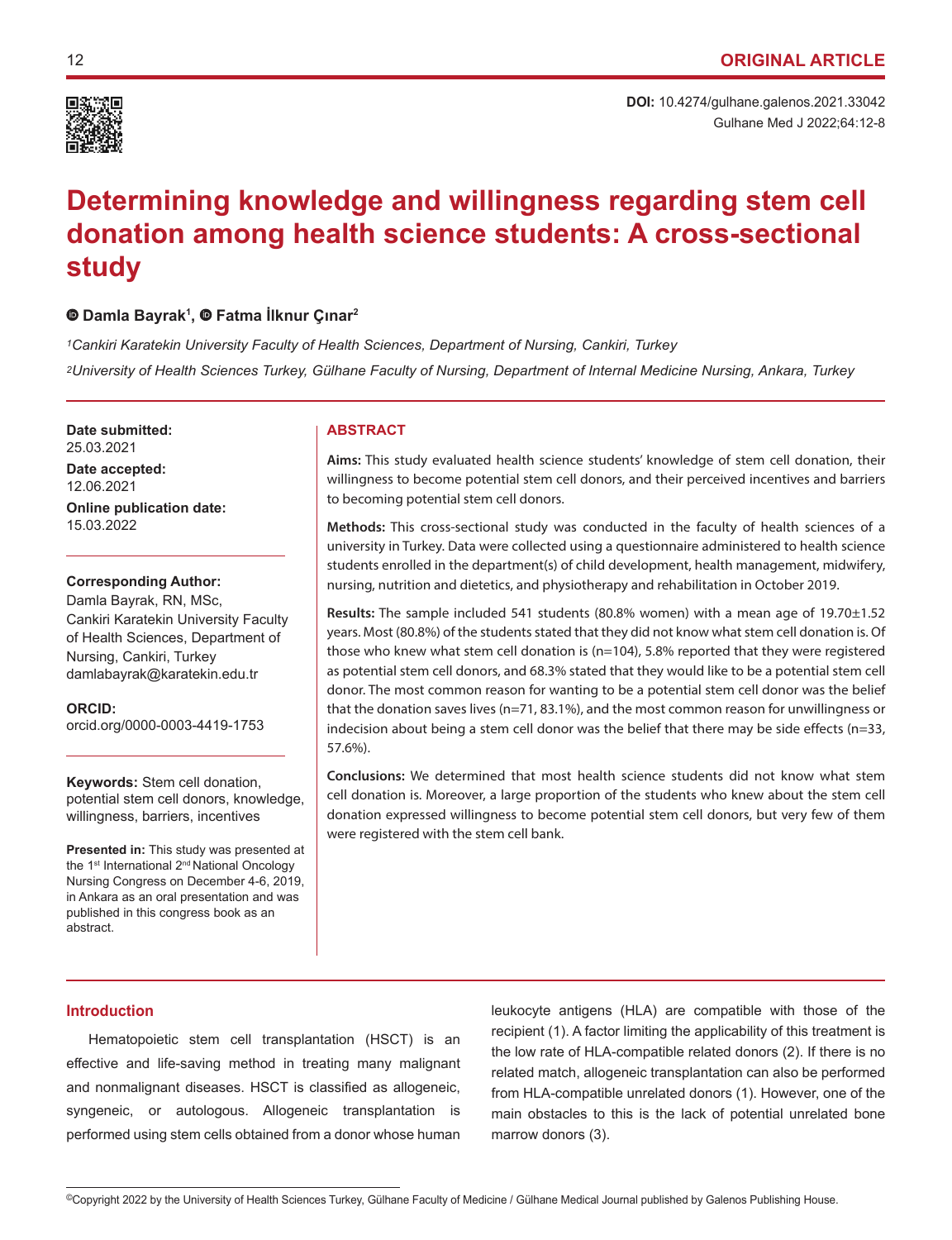There are three stem cell banks in Turkey where volunteer potential stem cell donors are registered. These stem cell banks organize recruitment drives to increase the number of volunteer donors (4). Having more donors increases the likelihood of finding an HLA-compatible donor, resulting in more transplantations (5). It has been reported that there are now 470,000 volunteer donors registered with the Turkish Stem Cell Coordination Center. A quarter of this number consists of potential donors between the ages of 18 and 25 years, who are expected to remain active in the system long term (6). Young donors are also preferred because they have fewer medical risks and tend to provide better posttransplant outcomes. As university students are generally young, healthy, educated, open-minded, and active in the community, they represent an important group in stem cell donor recruitment (7).

Various reasons for not wanting to donate stem cells or register with stem cell banks have been reported in the literature. These include lack of knowledge about stem cell donation (8- 11), health concerns (8,9,11), the idea of compromising bodily integrity (12), fear of pain (11,13), financial issues (13), and fear of complications (13). Few studies have examined these issues in the young population in Turkey. Evaluating young people's knowledge and willingness to donate stem cells will facilitate efforts to recruit more donors by helping to determine the factors that encourage and inhibit them from becoming potential stem cell donors and identify issues that should be emphasized when educating the public. University students comprise an important segment of the young population and can provide valuable insight into other young people in their age group. Simultaneously, considering that health science students will enter the health system in the future and may affect recruiting stem cell donors, it is important to determine their knowledge and perceptions of stem cell donation. This study evaluated health science students' knowledge of stem cell donation, their willingness to become potential stem cell donors, and their perceived incentives and barriers to becoming potential stem cell donors.

#### **Research questions**

1. Do health science students know what stem cell donation is?

2. Do health science students want to be potential stem cell donors?

3. What are health science students' incentives for and barriers to becoming potential stem cell donors?

### **Methods**

### **Study design**

This research was designed as a cross-sectional study and was reported according to the Strengthening the Reporting of Observational Studies in Epidemiology reporting guideline for cross-sectional research (14).

#### **Setting and participants**

The study was conducted with students enrolled in the department(s) of child development, health management, midwifery, nursing, nutrition and dietetics, and physiotherapy and rehabilitation in the health sciences faculty of a university in Turkey. No sampling method was applied. Eligibility criteria were being a registered student in a department listed above, volunteering to participate in the study, and fully completing the study questionnaire. The study population consisted of 766 students. Of these, 559 students were reached during the study period due to absenteeism or leave. Two of the students did not consent to participate, and 16 were excluded because they did not complete the questionnaire thoroughly. Therefore, the study was completed with 541 students (70.6%).

#### **Measurement**

Data were collected using a 14-item questionnaire created by the researchers based on relevant literature (8-13,15-22). This questionnaire consisted of three parts. The first part of the questionnaire included six questions about descriptive characteristics such as the student's age, gender, and place of residence before coming to university. The second part of the questionnaire consisted of four questions evaluating the student's knowledge about stem cell donation, and the third part comprised four questions about their willingness to become a potential stem cell donor.

#### **Data collection**

Data were collected using the face-to-face interview method in the classrooms of the faculty of health sciences in October 2019. We contacted the instructor responsible for each course to schedule the date and time of data collection. At the beginning of a class session, we provided information about the study and informed the students that participation was voluntary, they had the right not to answer the questions, and they could withdraw from the study. We also explained to the participants that the information obtained through the study would be anonymized and used for scientific purposes only. After obtaining informed consent from the students who agreed to participate, we distributed the questionnaires. The students were informed that they did not have to write their names on the questionnaire forms. To prevent bias, we asked the students to complete the questionnaire independently, without getting information from any other person or source. We collected the questionnaires immediately after the students completed them. The average time to complete the questionnaire was 10 to 15 minutes.

#### **Statistical Analysis**

IBM Statistical Package for the Social Sciences Statistics for Windows, version 24.0 (Armonk, NY: IBM Corp.) was used for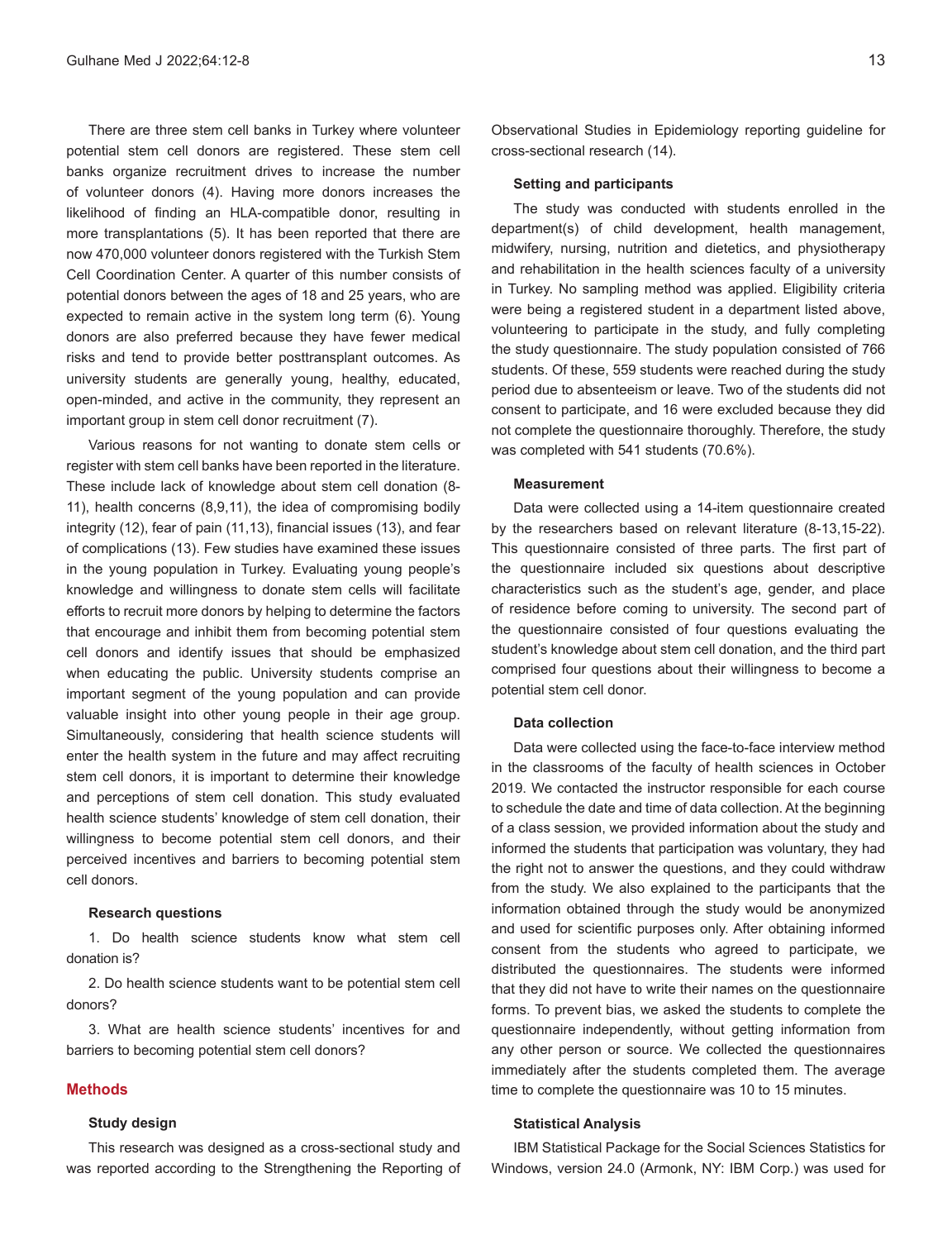data analyses. Descriptive statistics were expressed as number (n), percentage (%), and median (first quartile-third quartile). Kolmogorov-Smirnov test was used to determine whether continuous data were normally distributed. Chi-square test was used to analyze categorical variables, and Mann-Whitney U test was used to analyze continuous variables with non-normal distribution. P<0.05 was accepted as an indicator of statistical significance.

# **Ethics**

Ethical approval was obtained from the Cankiri Karatekin University Local Ethics Committee (decision no: 2019/145, date: 23.10.2019). After receiving ethical approval, institutional permission to conduct the study was obtained from the faculty of health sciences of the university. This study was conducted following the principles of the Declaration of Helsinki.

## **Results**

The descriptive characteristics of the 541 students included in the study are summarized in Table 1. The average age of the students participating in the study was 19.70±1.52 years, 80.8% were women, 55.3% came to the university from urban areas, 59.9% were nursing students, and 56.2% were first-year students. A family history of cancer was reported by 17.6% of the students.

Table 2 presents the self-reported knowledge status of the students participating in the study regarding stem cell donation. Most (80.8%) of the students stated that they did not know what stem cell donation is, and 88.5% did not know what the bone marrow bank is. However, 88.4% stated that they wanted to be informed about the stem cell donation. Of the students who knew what stem cell donation is (n=104), 60.6% reported that they obtained this information from online resources and 53.8% from school.

Of the students who knew what stem cell donation is (n=104), 5.8% reported that they were registered as potential stem cell donors, 68.3% stated that they want to be a potential stem cell donor, 20.2% were undecided, and 11.5% did not want to be a stem cell donor (Table 3). The most common reason for wanting to be a potential stem cell donor was the belief that the donation saves lives (n=71, 83.1%). The most common reason for unwillingness or indecision about being a stem cell donor was the belief that there may be side effects (n=33, 57.6%).

| Table 1. Descriptive characteristics of the students (n=541)  |            |  |  |
|---------------------------------------------------------------|------------|--|--|
| <b>Characteristic</b>                                         |            |  |  |
| Age (years), mean±SD                                          | 19.70±1.52 |  |  |
| Gender, n (%)                                                 |            |  |  |
| Female                                                        | 437 (80.8) |  |  |
| Male                                                          | 104 (19.2) |  |  |
| Pre-university residence, n (%)                               |            |  |  |
| Urban center                                                  | 299 (55.3) |  |  |
| Non-urban area                                                | 242 (44.7) |  |  |
| Department, n (%)                                             |            |  |  |
| <b>Nursing</b>                                                | 324 (59.9) |  |  |
| Child development                                             | 59 (10.9)  |  |  |
| <b>Midwifery</b>                                              | 57 (10.5)  |  |  |
| <b>Nutrition and dietetics</b>                                | 46 (8.5)   |  |  |
| Health management                                             | 32(5.9)    |  |  |
| Physiotherapy and rehabilitation                              | 23(4.3)    |  |  |
| Year of education, n (%)                                      |            |  |  |
| First                                                         | 304 (56.2) |  |  |
| Second                                                        | 121 (22.4) |  |  |
| <b>Third</b>                                                  | 78 (14.4)  |  |  |
| <b>Fourth</b>                                                 | 38(7.0)    |  |  |
| Family history of cancer, n (%)                               |            |  |  |
| Yes                                                           | 95(17.6)   |  |  |
| <b>No</b>                                                     | 446 (82.4) |  |  |
| Data presented as mean±SD or n (%).<br>SD: Standard deviation |            |  |  |

| Table 2. Students' knowledge of stem cell donation (n=541)                                                                        |                          |            |
|-----------------------------------------------------------------------------------------------------------------------------------|--------------------------|------------|
|                                                                                                                                   |                          | $n$ (%)    |
|                                                                                                                                   | <b>Yes</b>               | 104(19.2)  |
| Knows what stem cell donation is                                                                                                  | <b>No</b>                | 437 (80.8) |
|                                                                                                                                   | Internet                 | 63 (60.6)  |
|                                                                                                                                   | School education         | 56 (53.8)  |
|                                                                                                                                   | Television/radio         | 34(32.7)   |
| Source(s) of information about stem cell donation if known ( $n=104$ )*.                                                          | Health professionals     | 30(28.8)   |
|                                                                                                                                   | Signs/posters/billboards | 18(17.3)   |
|                                                                                                                                   | Newspaper/magazine       | 15(14.4)   |
|                                                                                                                                   | Relative/friend          | 13(12.5)   |
| Wants detailed information about stem cell donation                                                                               | <b>Yes</b>               | 478 (88.4) |
|                                                                                                                                   | N <sub>o</sub>           | 63 (11.6)  |
|                                                                                                                                   | <b>Yes</b>               | 62(11.5)   |
| Knows what the bone marrow bank is                                                                                                | N <sub>o</sub>           | 479 (88.5) |
| *Percentages calculated based on those who knew what stem cell donation is (n=104).<br>*Respondents could select multiple options |                          |            |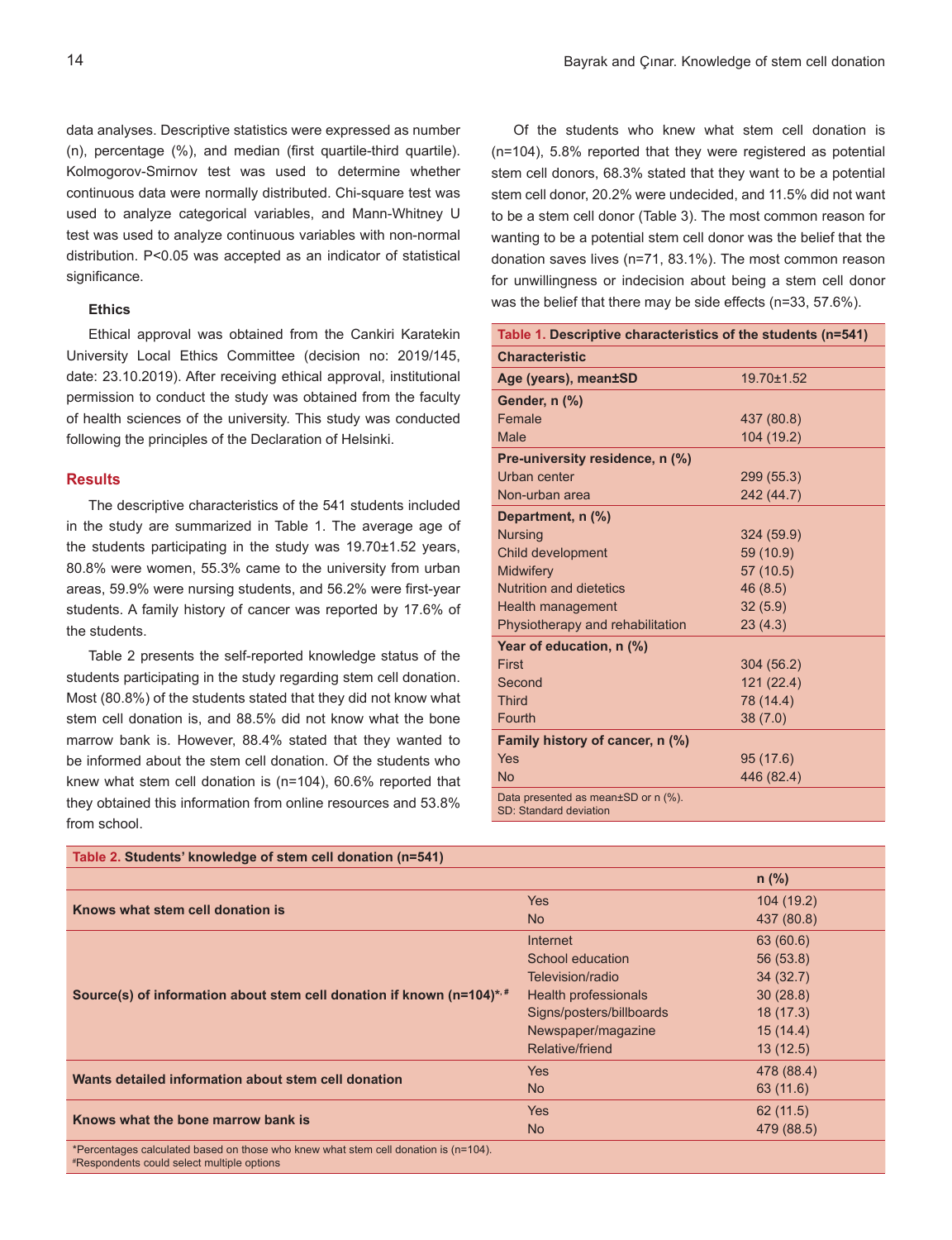| Table 3. Health sciences students' willingness to become potential stem cell donors (n=104)*                                                                                                                                                                                                                          |                                                                                                                                                                                                                                                                                                                                                                                                                                                                                                            |                                                                                                              |  |
|-----------------------------------------------------------------------------------------------------------------------------------------------------------------------------------------------------------------------------------------------------------------------------------------------------------------------|------------------------------------------------------------------------------------------------------------------------------------------------------------------------------------------------------------------------------------------------------------------------------------------------------------------------------------------------------------------------------------------------------------------------------------------------------------------------------------------------------------|--------------------------------------------------------------------------------------------------------------|--|
|                                                                                                                                                                                                                                                                                                                       |                                                                                                                                                                                                                                                                                                                                                                                                                                                                                                            | $n$ (%)                                                                                                      |  |
| Registered potential stem cell donor                                                                                                                                                                                                                                                                                  | <b>Yes</b><br><b>No</b>                                                                                                                                                                                                                                                                                                                                                                                                                                                                                    | 6(5.8)<br>98 (94.2)                                                                                          |  |
| Willingness to be potential stem cell<br>donor                                                                                                                                                                                                                                                                        | <b>Yes</b><br><b>No</b><br><b>Undecided</b>                                                                                                                                                                                                                                                                                                                                                                                                                                                                | 71 (68.3)<br>12(11.5)<br>21(20.2)                                                                            |  |
| Perceived incentives for being a potential<br>stem cell donor (n=71) <sup>#, **</sup>                                                                                                                                                                                                                                 | Believing that donation saves lives<br>Wanting to help others<br>Hearing about patients who benefited from stem cell transplantation<br>Believing that a relative/friend needs/may need stem cells<br>Being informed about the donation process and related risks<br>Wanting to be appreciated by others for this action<br>Having relatives/friends who are potential stem cell donors                                                                                                                    | 59 (83.1)<br>45 (63.4)<br>33(46.5)<br>19(26.8)<br>8(11.3)<br>3(4.2)<br>2(2.8)                                |  |
| Perceived barriers to being a potential<br>stem cell donor (n=33) <sup>#, ***</sup><br>#Designationals.com and the state of the state of the state of the state of the state of the state of the state of the state of the state of the state of the state of the state of the state of the state of the state of the | Believing that there may be side effects<br>Not being informed of the risks<br>Fear (of medical procedures, pain, blood donation, infectious disease, death)<br>Not knowing about the procedures involved<br>Believing that it will harm his/her health<br>Not having the opportunity<br>Believing that his/her family will not approve<br>Having poor health/believing they are not eligible to donate<br>Believing it will be expensive<br>Concern about not being able to opt out of the registry later | 19(57.6)<br>16(48.5)<br>13(39.4)<br>10(30.3)<br>10(30.3)<br>7(21.2)<br>6(18.2)<br>3(9.1)<br>3(9.1)<br>2(6.1) |  |

# option

\*Percentages calculated based on those who knew what stem cell donation is (n=104).

\*\*Percentages calculated based on number willing to become potential stem cell donor (n=71).

\*\*\*Percentages calculated based on number unwilling/undecided about becoming potential stem cell donor (n=33)

Table 4 shows the comparison of sociodemographic data of students based on their knowledge of stem cell donation. The median age was significantly higher among students who knew what stem cell donation is compared with those who did not (z=- 4.294, p<0.001), and significantly fewer first-year students knew what stem cell donation is (χ<sup>2</sup>=32.803, p<0.001).

Table 5 shows the comparison of descriptive characteristics based on their willingness to become potential stem cell donors. The data were calculated for students who reported that they knew what stem cell donation is (n=104). It was found that older students (z=-2.971, p=0.003) and those in higher classes  $(x^2=8.373, p=0.039)$  were more willing to become potential stem cell donors.

# **Discussion**

This study determined that most health science students did not know what stem cell donation is. Of the students who knew what stem cell donation is (19.2%), a small proportion (5.8%) were registered with the stem cell bank, but a high proportion (68.3%) stated that they wanted to be registered as potential stem cell donors.

Kim and Shin (23) provided hematopoietic stem cell donation education to nursing students and found that knowledge, attitudes, and willingness were better among students who received this education than those who did not. Azzazy and Mohamed (24) also reported improvement in the knowledge and attitudes of nursing students who received education about stem cell therapy. In a study of medical and law students in Turkey, a 15-minute brief education about HSCT increased students' knowledge and awareness (18). These findings indicate that education interventions can raise knowledge among university students in the age group expected to remain in the stem cell donation system for the long term. In this study, most students stated that they did not know what stem cell donation is. These students can be educated to increase their knowledge of stem cell donation.

In this study, the majority (88.4%) of the students stated that they want to receive detailed information about stem cell donation. Available literature indicates that information about stem cell donation or stem cell transplantation has been obtained from various sources. Preferred sources of information reported in previous studies included health professionals, the internet, and other media such as television, newspapers, radio (8,11,12,18).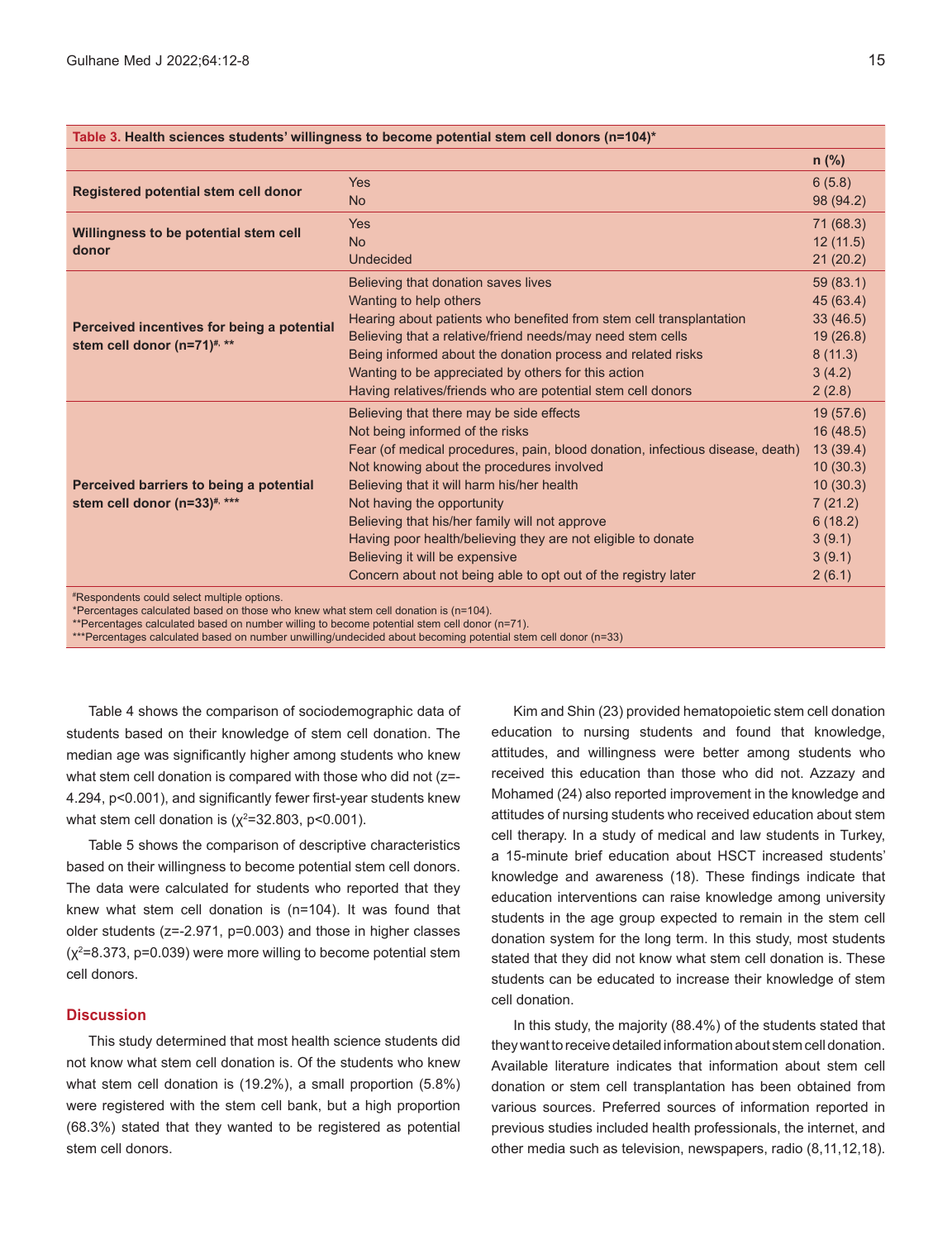| Table 4. Comparison of students' knowledge of stem cell donation according to sociodemographic data                                            |                                 |                       |                     |         |
|------------------------------------------------------------------------------------------------------------------------------------------------|---------------------------------|-----------------------|---------------------|---------|
|                                                                                                                                                | Knowledge of stem cell donation |                       |                     |         |
|                                                                                                                                                | <b>Knows (n=104)</b>            | Does not know (n=437) | <b>Test</b>         | p       |
| Age (years), median (Q1-Q3)                                                                                                                    | 20.0 (19-21)                    | 19.0 (19-20)          | $-4.294a$           | < 0.001 |
| Gender, n (%)                                                                                                                                  |                                 |                       |                     |         |
| Female                                                                                                                                         | 82 (18.8)                       | 355(81.2)             | 0.309 <sup>b</sup>  | 0.578   |
| <b>Male</b>                                                                                                                                    | 22(21.2)                        | 82 (78.8)             |                     |         |
| Pre-university residence, n (%)                                                                                                                |                                 |                       |                     |         |
| Urban center                                                                                                                                   | 58 (19.4)                       | 241 (80.6)            | 0.013 <sup>b</sup>  |         |
| Non-urban area                                                                                                                                 | 46 (19.0)                       | 196 (81.0)            |                     | 0.909   |
| Department, n (%)                                                                                                                              |                                 |                       |                     |         |
| <b>Nursing</b>                                                                                                                                 | 73(22.5)                        | 251 (77.5)            |                     |         |
| Child development                                                                                                                              | 8(13.6)                         | 51(86.4)              |                     |         |
| <b>Midwifery</b>                                                                                                                               | 7(12.3)                         | 50(87.7)              | 8.032 <sup>b</sup>  | 0.155   |
| <b>Nutrition and dietetics</b>                                                                                                                 | 10(21.7)                        | 36(78.3)              |                     |         |
| <b>Health management</b>                                                                                                                       | 4(12.5)                         | 28 (87.5)             |                     |         |
| Physiotherapy and rehabilitation                                                                                                               | 2(8.7)                          | 21(91.3)              |                     |         |
| Year of education, n (%)                                                                                                                       |                                 |                       |                     |         |
| <b>First</b>                                                                                                                                   | 39(12.8)                        | 265 (87.2)            |                     |         |
| Second                                                                                                                                         | 22(18.2)                        | 99 (81.8)             | 32.803 <sup>b</sup> | < 0.001 |
| <b>Third</b>                                                                                                                                   | 27(34.6)                        | 51(65.4)              |                     |         |
| Fourth                                                                                                                                         | 16(42.1)                        | 22(57.9)              |                     |         |
| Family history of cancer, n (%)                                                                                                                |                                 |                       |                     |         |
| <b>Yes</b>                                                                                                                                     | 24(25.3)                        | 71 (74.7)             | 2.707 <sup>b</sup>  |         |
| <b>No</b>                                                                                                                                      | 80 (17.9)                       | 366 (82.1)            |                     | 0.100   |
| Data are shown as n (%) or median [first quartile (Q1)-third quartile (Q3)].<br><sup>a</sup> Mann-Whitney U test, <sup>b</sup> Chi-square test |                                 |                       |                     |         |

**Table 5. Comparison of students' descriptive characteristics based on their willingness to become potential stem cell donors (n=104)\***

|                                 | Willingness to become potential stem cell donor |                                        |                       |       |
|---------------------------------|-------------------------------------------------|----------------------------------------|-----------------------|-------|
|                                 | Willing $(n=71)$                                | <b>Unwilling/undecided</b><br>$(n=33)$ | <b>Test</b>           | p     |
| Age (years), median (Q1-Q3)     | $20.0(20-21)$                                   | 19.0 (19-20)                           | $-2.971$ <sup>a</sup> | 0.003 |
| Gender, n (%)                   |                                                 |                                        |                       |       |
| Female                          | 59 (72.0)                                       | 23(28.0)                               | 2.426 <sup>b</sup>    | 0.119 |
| <b>Male</b>                     | 12(54.5)                                        | 10(455)                                |                       |       |
| Pre-university residence, n (%) |                                                 |                                        |                       |       |
| Urban center                    | 42 (72.4)                                       | 16(27.6)                               | 1.040 <sup>b</sup>    | 0.308 |
| Non-urban area                  | 29(63.0)                                        | 17(37.0)                               |                       |       |
| Department, n (%)               |                                                 |                                        |                       |       |
| <b>Nursing</b>                  | 52(71.2)                                        | 21(28.8)                               | 0.993 <sup>b</sup>    | 0.319 |
| Other $#$                       | 19(61.3)                                        | 12(38.7)                               |                       |       |
| Year of education, n (%)        |                                                 |                                        |                       |       |
| First                           | 21(53.8)                                        | 18(46.2)                               |                       | 0.039 |
| Second                          | 18 (81.8)                                       | 4(18.2)                                | 8.373 <sup>b</sup>    |       |
| <b>Third</b>                    | 18 (66.7)                                       | 9(33.3)                                |                       |       |
| Fourth                          | 14(87.5)                                        | 2(12.5)                                |                       |       |
| Family history of cancer, n (%) |                                                 |                                        |                       |       |
| <b>Yes</b>                      | 19 (79.2)                                       | 5(20.8)                                | 1.710 <sup>b</sup>    | 0.191 |
| N <sub>o</sub>                  | 52(65.0)                                        | 28(35.0)                               |                       |       |
|                                 |                                                 |                                        |                       |       |

\*Percentages calculated based on those who knew what stem cell donation is (n=104). # Child development, health management, midwifery, nutrition and dietetics, physiotherapy and rehabilitation.

Data are shown as n (%) or median [first quartile (Q1)-third quartile (Q3)]. a Mann-Whitney U test, b Chi-square test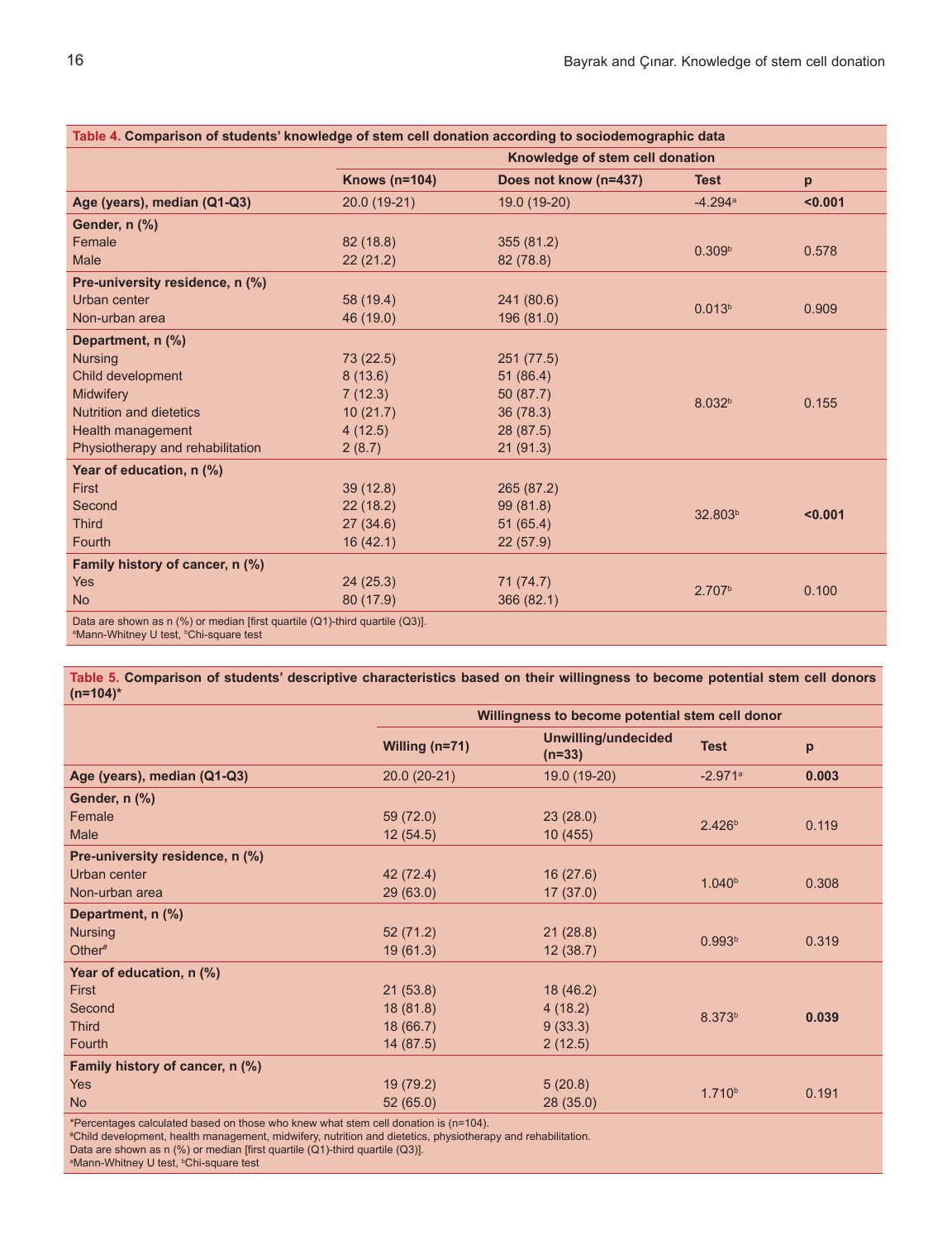In this study, we determined that most of the students who knew about the stem cell donation obtained this information via the internet, formal education, and television/radio. These findings suggest that using these information sources is effective in education aiming to inform the public. Reliable information about stem cell donation can be disseminated through the education provided by health professionals, detailed study of the subject in schools, the inclusion of educational content on television/radio, and especially the internet and social media, which are widely used by the new generation. In this way, awareness can be raised among the young population, increasing their likelihood of registration and enlarging the donor pool. Simultaneously, students who will work as health professionals after graduation should have enough knowledge and positive attitudes about stem cell donation. This will enable them to serve as a reliable source of information that can support the community in their decisions about becoming stem cell donors.

Kwok et al. (11) reported that individuals with more knowledge about HSCT were more likely to be hematopoietic stem cell donors. In contrast, in this study, many students who knew about the stem cell donation were willing to donate, but few were registered as potential stem cell donors. This raises the question of why these students were not registered despite their knowledge and willingness. Possible reasons may be a lack of motivation, lack of chance, and easy access to a registration site. We predict that more willing individuals can be registered in the donor pool by increasing students' motivation, organizing donor campaigns, and increasing the accessibility of the mobile blood donation team. However, the answer to this question should be investigated with a qualitative study.

Knowing the factors that encourage people to become a stem cell donor is important for expanding the potential donor pool (17). The main incentives stated by the students in this study who knew about the stem cell donation included the belief that donation saves lives, the desire to help others, and having heard about patients who benefited from stem cell transplantation. Suluhan et al. (12) also determined that the idea of saving lives was one of the main reasons for wanting to be a stem cell donor. In a study by Aurelio et al. (15), helping patients was a participant' primary motivators for registering as donors. Bart et al. (10) found that the prospect of saving lives, solidarity with fellow humans, and the prospect of increasing patients' chances of recovery were the main incentives for registering with stem cell banks. Emphasizing these motivating factors in the education provided to university students can increase their willingness, thereby helping to increase the number of potential stem cell donors.

The students in this study stated concerns about possible side effects, lack of knowledge about the risks, and fear (of medical procedures, pain, blood donation, infectious diseases, or death) as the main reasons for their unwillingness or

indecision about being a potential stem cell donor. Barriers to registration reported in other studies have included pain, health concerns, fear of complications, and lack of information (8,10,11). These perceived barriers to being a potential stem cell donor are issues that should be focused on and addressed in the education provided to students. Additionally, it may be helpful to include information about common misperceptions and barriers to registration in all forms of educational material containing information about stem cell donation.

This study found that older students more frequently stated that they knew what stem cell donation is, while new students stated this less frequently. We also observed a greater willingness to be potential stem cell donors among older and higher classes. This finding may be attributable to the accumulation of theoretical and practical knowledge as they progress in their program in the faculty of health sciences.

#### **Study Limitations**

This study has several limitations. One of these is that the study was conducted with health science students of a single university. Therefore, the results obtained in this study cannot be generalized to society at large. Another limitation is that our results are based on an analysis of quantitative data. Qualitative studies are needed for a more comprehensive evaluation of experiences and opinions related to stem cell donation. Moreover, the students' knowledge and willingness regarding stem cell donation were evaluated using a questionnaire we prepared based on a literature review. Valid and reliable scales measuring awareness, knowledge, attitudes, and willingness about stem cell donation are needed to obtain more quantitative data on this subject.

# **Conclusion**

This study determined that most health science students did not know what stem cell donation is. Moreover, many students who knew about the stem cell donation expressed willingness to become potential stem cell donors, but very few of them were registered with the stem cell bank. Older students and those in higher classes more frequently knew what stem cell donation is and expressed greater willingness to be potential donors. Our study sample included students from different geographical regions of Turkey and different cultures. Therefore, we believe that our results offer insight into the awareness and attitudes of young people in this age group. Modifying health science curricula to address the stem cell donation in more detail may improve knowledge in these students, who will join the health workforce after they graduate. Ensuring that health professionals know stem cell donation and transplantation will also facilitate the provision of reliable information to the community and registration of donors. The contents of educational and promotional materials related to stem cell donation should be